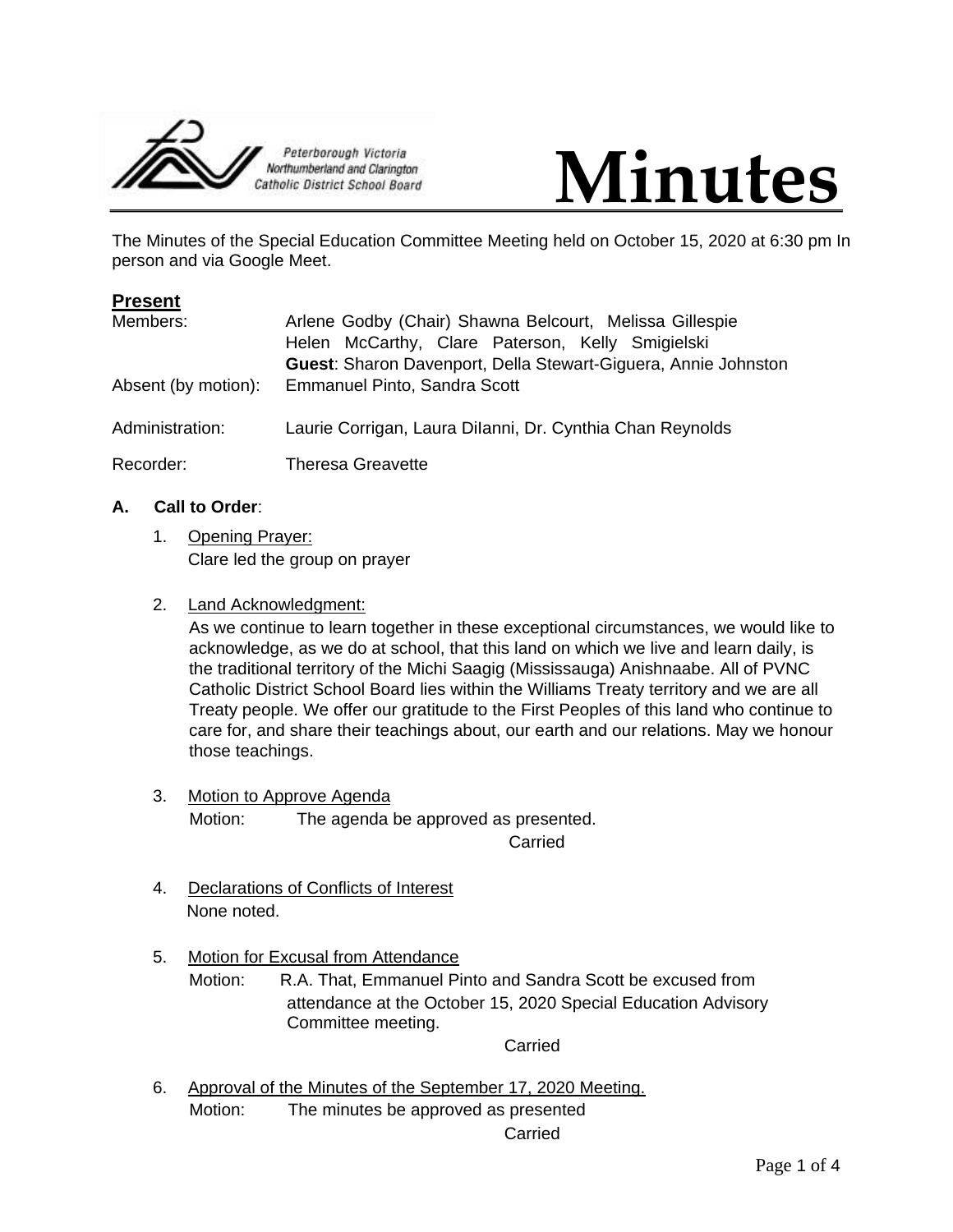7. Business Arising from the Minutes: None noted.

# **B. Recommended Actions/Presentations**:

1. Remarks: Chairperson (Arlene) Opening prayer will do land acknowledgement also.

# 2. Remarks: Superintendent of Learning *(Laurie Corrigan, Superintendent of Learning/ Special Education)*

A survey regarding virtual school/in-person transitions went out to families and is posted on website. Families choosing to move their children from in-person learning to Virtual School or vice-versa have until October 22 to complete the survey. The transition dates for the year, which coincide with the end of instructional periods, are November 12, February 2 and April 22. In preparation for the November transition, we are anticipating a reorganization of many of the in-person classes, while maintaining compliance with the provincial class size requirements. This means that students may have a different teacher and different classmates after the transition. For school specific concerns, families are asked to contact their child's school. For all other inquiries, families are asked to complete the [School Board](https://www.pvnccdsb.on.ca/contact/)  [Contact Form](https://www.pvnccdsb.on.ca/contact/) found on the Board website.

The virtual school currently has approximately 2400 students; 350 are identified as exceptional and approximately 600 IEPs are being prepared. The virtual school teachers have access to their student's IEPs from last year and are working with the Special Education Resource Teachers from the student's school of origin.

The COVID assessment tool has been updated by the Ministry and is also found on the board website. To date one of our schools has had a confirmed and resolved COVID Case, please continue to check the [Board Website](https://www.pvnccdsb.on.ca/) for updates.

A report has been submitted to the Ministers Advisory Council on Special Education identifying successful practices to support students in all schools, virtual and face-to-face.

3. Update from Trustees:

The [New HVAC Ventilation Update](https://www.pvnccdsb.on.ca/wp-content/uploads/2020/09/HVAC-Ventillation-Update-1.pdf) found on the Board website provides a summary of the measures the Board has undertaken to improve air quality in our schools.

## 4. Special Education Department Plan Review - Laura Dilanni

The 2020-2021 Special Education Department plan aligns with the Board's strategic priorities: Learn, Lead, Serve. This includes PD and resources for consultants and itinerant teachers, collaborative multidisciplinary work to ensure a holistic approach in supporting students, and enhancing students' understanding of their own strengths and needs to promote self-awareness, advocacy and mental health and well-being.

5. Special Education Department Plan and Third Party Provider - Dr. Cynthia Chan Reynolds [PPM 149](http://www.edu.gov.on.ca/extra/eng/ppm/ppm149.pdf) provides direction regarding protocol for partnerships with external agencies for the provision of services in schools by regulated health professionals, regulated social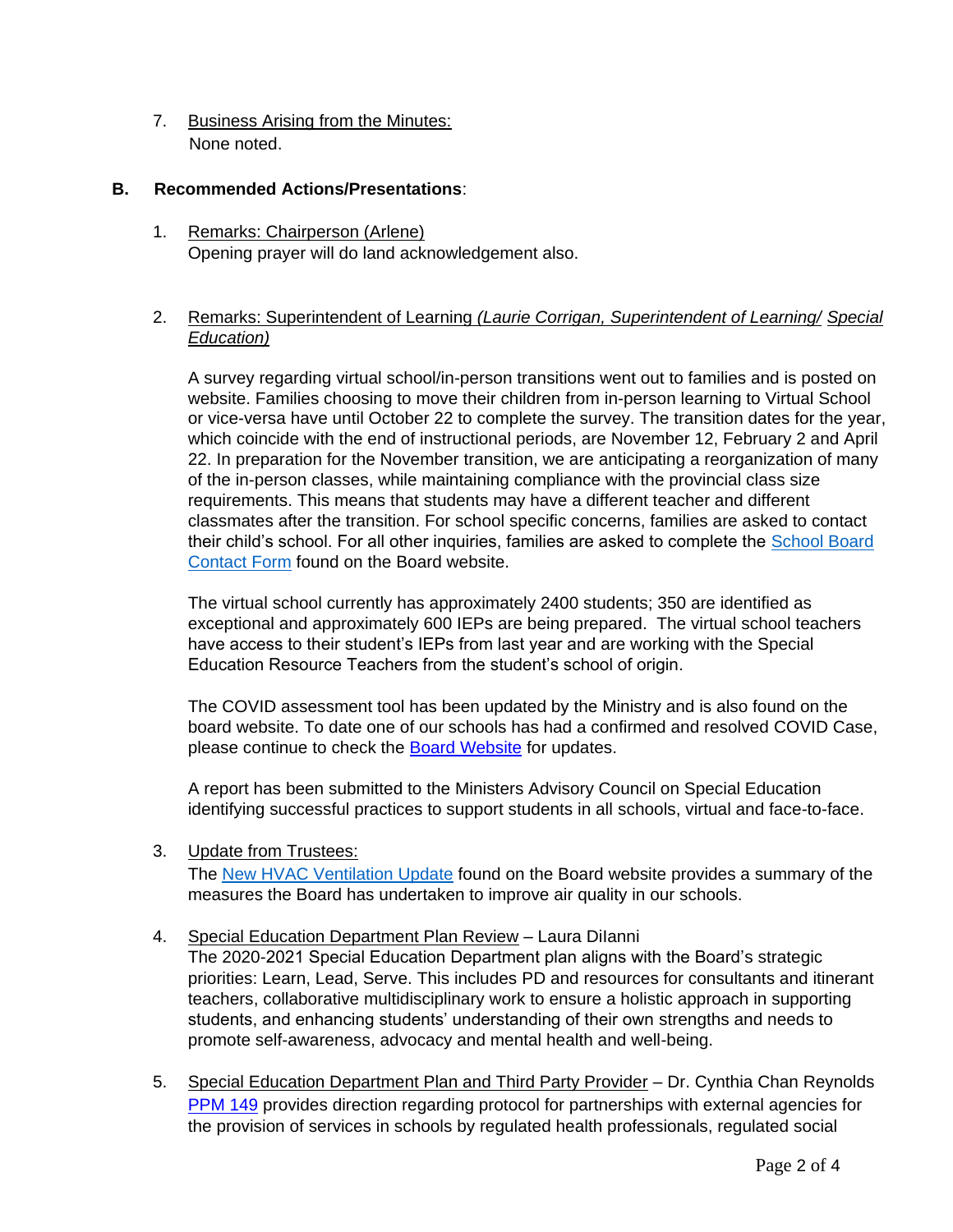service professionals, and paraprofessionals. Partnerships with third party providers are intended to foster continuous improvement in delivery of programs and services for students. Partnership agreements may be short or long term, must align with collective agreements and must be consistent with Board provisions and policies.

## **C. Discussion Items from the presentation:**

The committee discussed the key learnings from the presentation and what parents/families need to be aware of. Several suggestions were made regarding how SEAC should communicate the findings. More discussion to come as decisions are made by SEAC on how to share findings. Some ideas were to use of the website banner, increase knowledge of website navigation and accessibility and also provide news updates for school newsletters' "Did you know". The Superintendent of Special Education will consult with the Manager of Communications to see what is possible.

#### **D. Information Items**:

1. Reports from SEAC Members:

**Arlene has encouraged ALL SEAC members to submit reports before each meeting as we all would like to hear what is taking place in the agencies/organization's members are a part of.**

#### **Kelly Smigielski**

## **Grandview Children's Centre**

- With respect to the new build of Grandview in Ajax, they are in the process of collecting and evaluating RFP's to determine the top three by Feb. 2021
- Construction will set to begin in Nov 2021 with a two year completion target
- Parent workshops for various topics continue to be held virtually
- Current employment opportunities include Occupational Therapist and System Support Specialist

## **Shawna Belcourt**

## **Community Living Trent Highlands**

- CLTH Family Support Program updates; we are still deployed in our residential programs (talk of re-entry plan not confirmed yet)
- We continue to connect with families for check ins, completing forms, making referrals, short term planning, problem solving, virtual meetings, outside meetings if face to face is critical, applying and managing respite funds, assisting with transition to school, advocacy, crisis support, transition planning for O.D.S.P. and D.S.O. Many intakes and although the application for intake can be completed, we are not currently able to bring them into service at this time.
- A survey was completed and shared with families regarding challenges they are currently facing.
- Biking program **[Peterborough moves](http://peterboroughmoves.com/events-workshops/)** we have linked one student to this program.
- Also, information for families that the one-time gov't payment of \$600.00 is supposed to start Oct 30, 2020 for individuals who qualify for the DTC (Disability Tax Credit).

## **Arlene Godby**

#### **Autism Ontario**

**[Link to Autism Ontario October 2020 Report](https://mailchi.mp/dd138b2070ee/autism-ontario-peterborough-october-2020-6588229?e=ec7b29dfa9)**